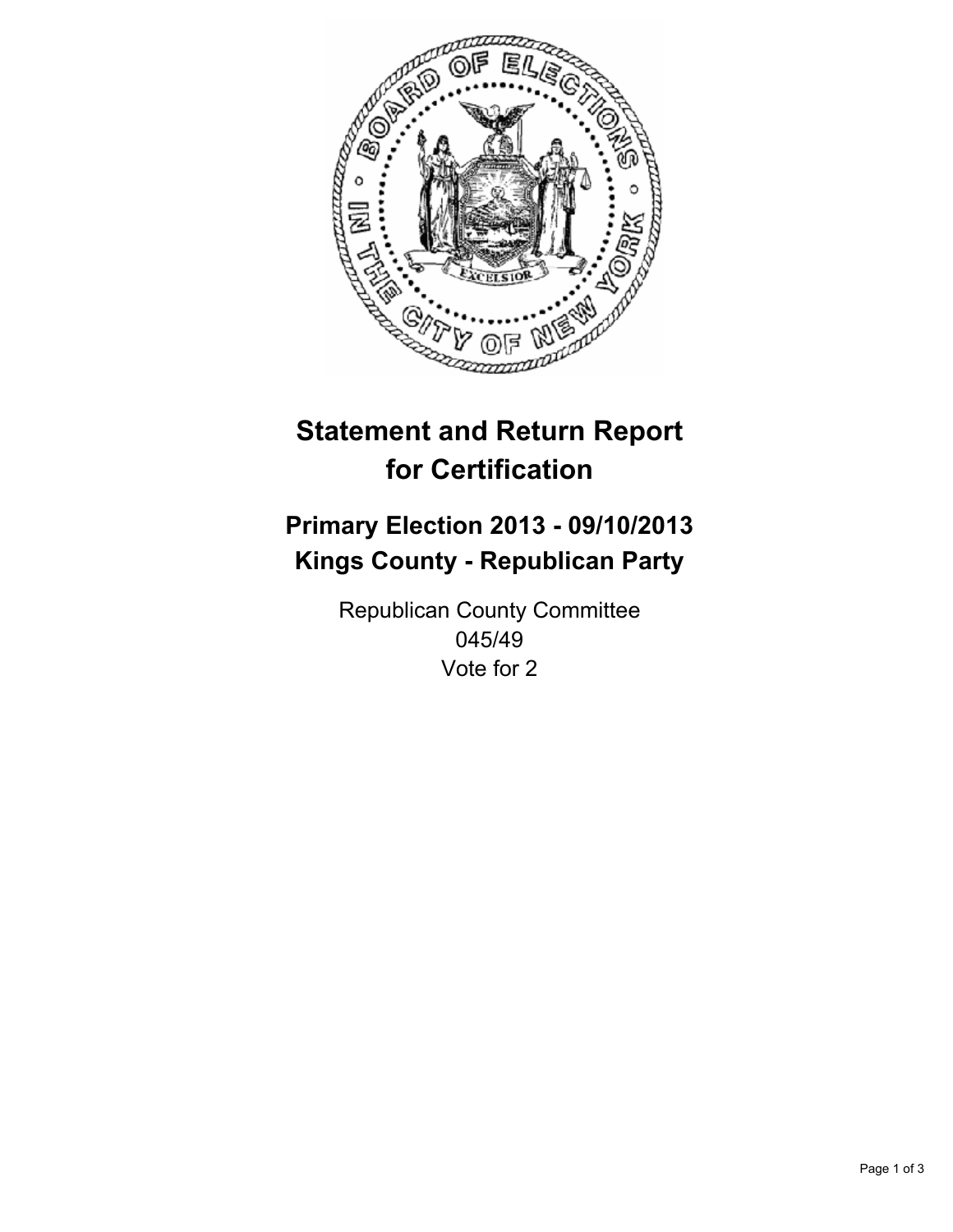

## **Assembly District 49**

| <b>EMERGENCY</b>       | 0  |
|------------------------|----|
| ABSENTEE/MILITARY      | 2  |
| <b>FEDERAL</b>         | 0  |
| SPECIAL PRESIDENTIAL   | 0  |
| AFFIDAVIT              | 0  |
| JOSEPH L. MAIONE       | 6  |
| LUIS R. COLON          | 2  |
| <b>HARRIS S. PAPAS</b> |    |
| <b>Total Votes</b>     | 15 |